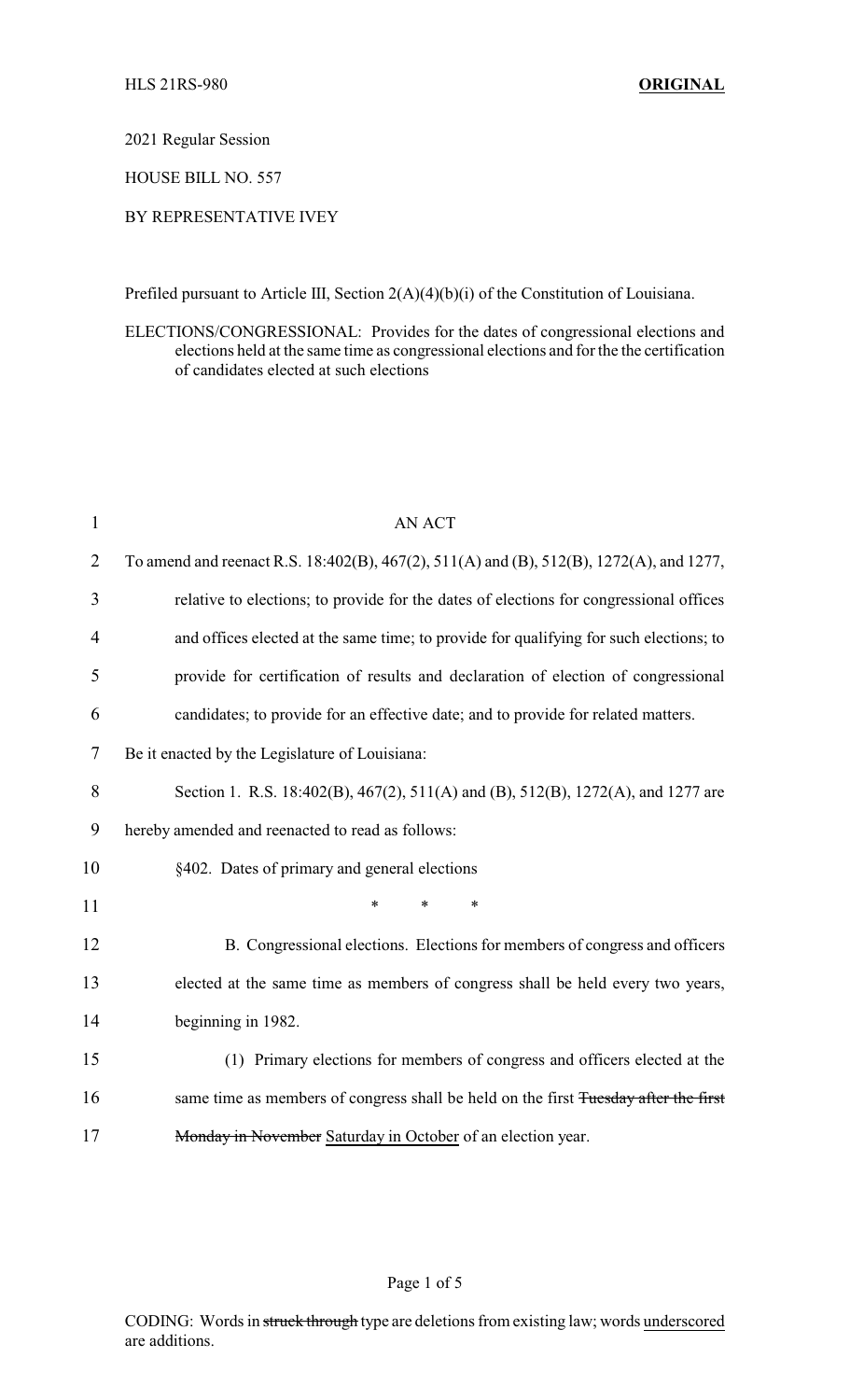| $\mathbf{1}$ | (2) General elections for members of congress and officers elected at the                 |
|--------------|-------------------------------------------------------------------------------------------|
| 2            | same time as members of congress shall be held on the fifth Saturday after the first      |
| 3            | Tuesday after the first Monday in November of an election year.                           |
| 4            | $\ast$<br>*<br>$\ast$                                                                     |
| 5            | §467. Opening of qualifying period                                                        |
| 6            | The qualifying period for candidates in a primary election shall open:                    |
| 7            | *<br>*<br>∗                                                                               |
| 8            | (2) For candidates in a congressional primary election and those in any                   |
| 9            | special primary election to be held at the same time, on the third second Wednesday       |
| 10           | in July of the year of the election.                                                      |
| 11           | $\ast$<br>∗<br>∗                                                                          |
| 12           | §511. Election of candidates in a primary election                                        |
| 13           | A.(1) Majority vote. A candidate who receives a majority of the votes cast                |
| 14           | for an office in a primary election is elected. If there are two or more offices of the   |
| 15           | same character to be filled, the number of votes necessary to constitute a majority       |
| 16           | shall be greater than the result obtained by dividing the total votes cast for all of the |
| 17           | candidates by the number of offices to be filled and dividing the result so obtained      |
| 18           | by two. If more candidates receive a majority than there are offices to be filled,        |
| 19           | those of such candidates receiving the highest total of votes shall be elected, to the    |
| 20           | number required to fill all of the offices. Any votes received by a withdrawn             |
| 21           | candidate or a deceased candidate shall be void and shall not be counted for any          |
| 22           | purpose whatsoever.                                                                       |
| 23           | Notwithstanding Paragraph (1) of this Subsection, a candidate for<br>(2)                  |
| 24           | congressional office who receives a majority of the votes cast for the office in a        |
| 25           | primary election held on the first Saturday in October of an election year shall not      |
| 26           | be declared elected until the first Tuesday after the first Monday in November of an      |
| 27           | election year.                                                                            |
| 28           | B. Election of unopposed candidates for public office. (1) If, after the close            |
| 29           | of the qualifying period for candidates in a primary election, the number of              |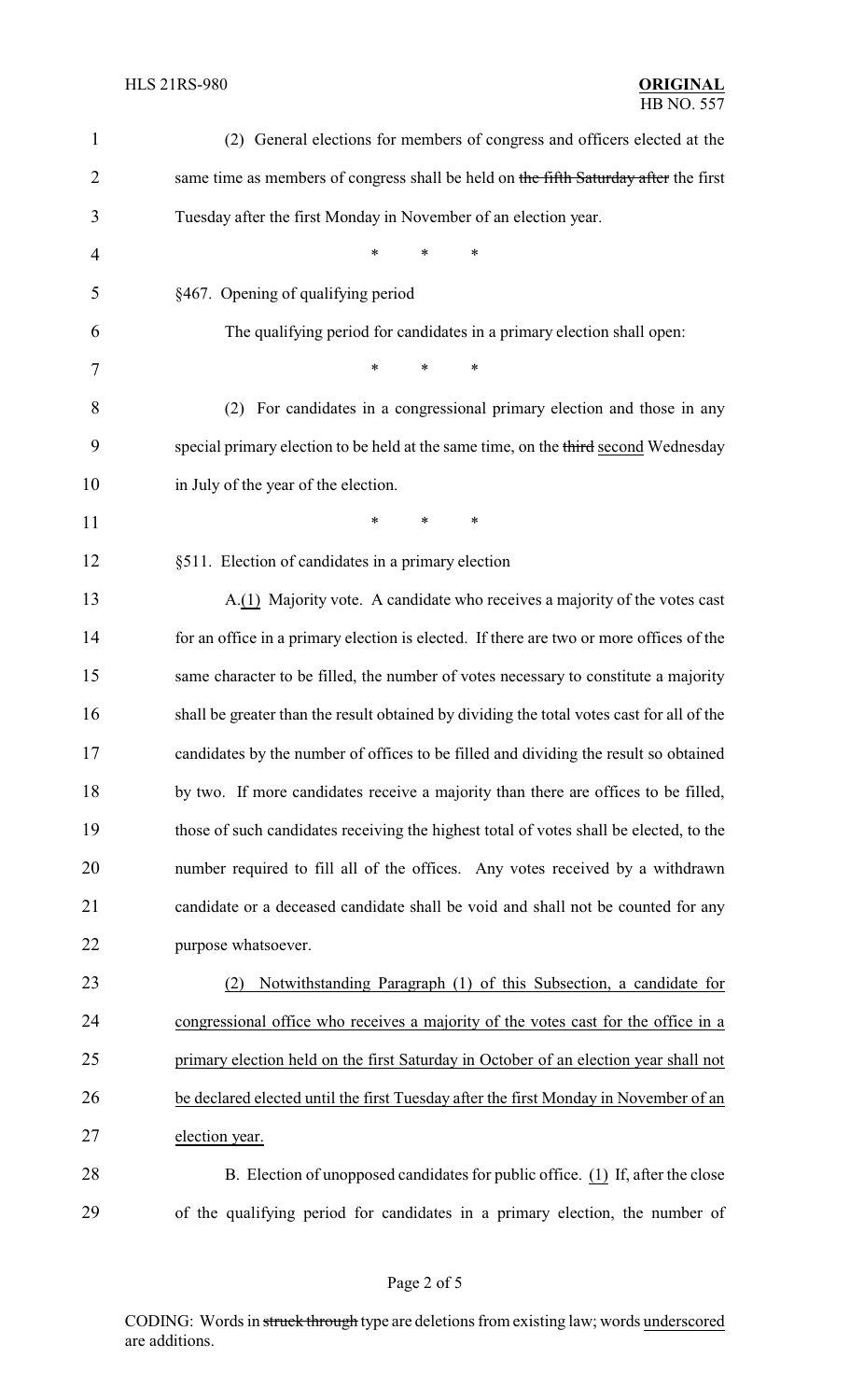| $\mathbf{1}$ | candidates for a public office does not exceed the number of persons to be elected        |
|--------------|-------------------------------------------------------------------------------------------|
| 2            | to the office, the candidates for that office, or those remaining after the withdrawal    |
| 3            | of one or more candidates, are declared elected by the people, and their names shall      |
| 4            | not appear on the ballot in either the primary or the general election.                   |
| 5            | (2) Notwithstanding Paragraph (1) of this Subsection, if after the close of the           |
| 6            | qualifying period for candidates in a congressional primary election to be held on the    |
| 7            | first Saturday in October of an election year, there is only one candidate for a          |
| 8            | congressional office, the name of the candidate shall not appear on the ballot in         |
| 9            | either the primary or the general election, and he shall be declared elected on the first |
| 10           | Tuesday after the first Monday in November of an election year.                           |
| 11           | *<br>$\ast$<br>∗                                                                          |
| 12           | §512. Election of candidates in a general election                                        |
| 13           | $\ast$<br>*<br>*                                                                          |
| 14           | B. Election of unopposed candidates. $(1)$ If, as a result of the death or                |
| 15           | withdrawal of one or more candidates, the number of candidates for an office in a         |
| 16           | general election does not exceed the number of persons to be elected to the office,       |
| 17           | the remaining candidates are declared elected by the people, and their names shall        |
| 18           | not appear on the ballot in the general election.                                         |
| 19           | (2) Notwithstanding Paragraph (1) of this Subsection, if, as a result of the              |
| 20           | death or withdrawal of one or more candidates, there is only one candidate for a          |
| 21           | congressional office in a general election that will be held on the first Tuesday after   |
| 22           | the first Monday in November of an election year, the name of the candidate shall         |
| 23           | not appear on the ballot in the general election, and he shall be declared elected on     |
| 24           | the first Tuesday after the first Monday in November of an election year.                 |
| 25           | $\ast$<br>∗<br>*                                                                          |
| 26           | §1272. United States senators; representatives in congress; time of electing              |
| 27           | A. All general elections for representatives in congress shall be held on the             |
| 28           | fifth Saturday after the first Tuesday after the first Monday in November in even-        |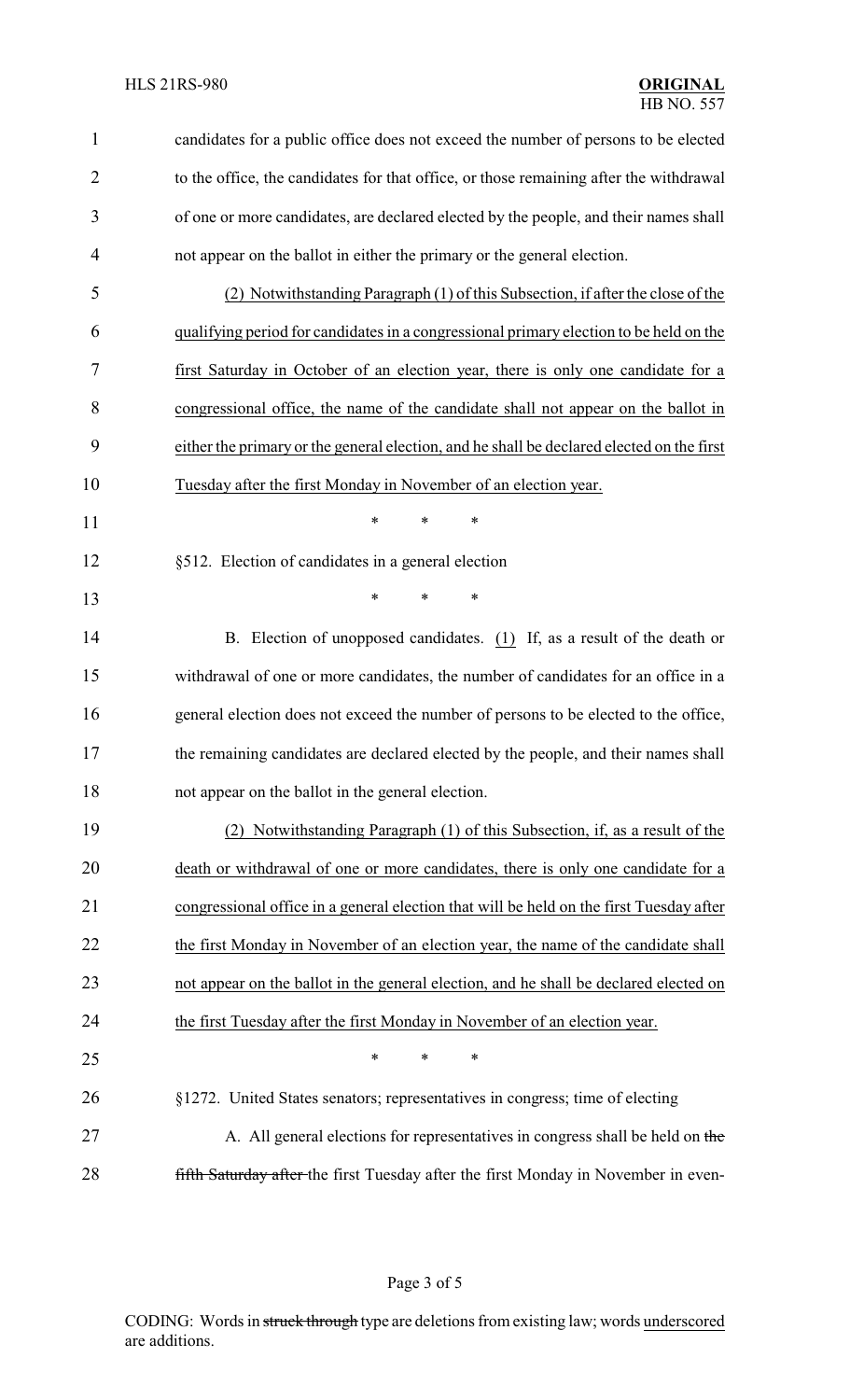| $\mathbf{1}$   | numbered years. The primary election shall be held on the first Tuesday after the             |
|----------------|-----------------------------------------------------------------------------------------------|
| $\overline{2}$ | first Monday in November Saturday in October of an election year.                             |
| 3              | $\ast$<br>∗<br>*                                                                              |
| $\overline{4}$ | §1277. Certification of votes cast for United States senator and representative in            |
| 5              | Congress                                                                                      |
| 6              | A. Immediately after the results of the election for United States senator and                |
| 7              | representatives in Congress become official, the secretary of state shall separately          |
| 8              | certify the votes cast for United States senator and for each representative in               |
| 9              | Congress who was elected. Each such certificate shall be signed by the governor and           |
| 10             | by the secretary of state. Thus certifying the election of the persons determined to          |
| 11             | have been elected, the governor shall cause the seal of the state to be affixed to each       |
| 12             | certificate. One copy of the appropriate certificate shall be delivered to each person        |
| 13             | elected. Another copy of the certificate of the election of the United States senator         |
| 14             | shall be transmitted by the governor to the President of the United States Senate. A          |
| 15             | copy of each certificate of the election of representatives in Congress shall be              |
| 16             | transmitted by the governor to the House of Representatives of the Congress of the            |
| 17             | United States, directed to the clerk thereof.                                                 |
| 18             | B. Notwithstanding Subsection A of this Section, if a candidate for a                         |
| 19             | congressional office receives a majority of the votes cast for the office in a primary        |
| 20             | election held on the first Saturday in October of an election year or if such a               |
| 21             | candidate in a primary election to be held on the first Saturday in October of an             |
| 22             | election year or a general election held on the first Tuesday after the first Monday          |
| 23             | in November of an election year is unopposed due to the death or withdrawal of one            |
| 24             | or more candidates, the secretary of state shall not certify the results of such election     |
| 25             | until the first Tuesday after the first Monday in November of an election year.               |
| 26             | Section 2. This Act shall become effective upon signature by the governor or, if not          |
| 27             | signed by the governor, upon expiration of the time for bills to become law without signature |
| 28             | by the governor, as provided by Article III, Section 18 of the Constitution of Louisiana. If  |
|                |                                                                                               |

Page 4 of 5